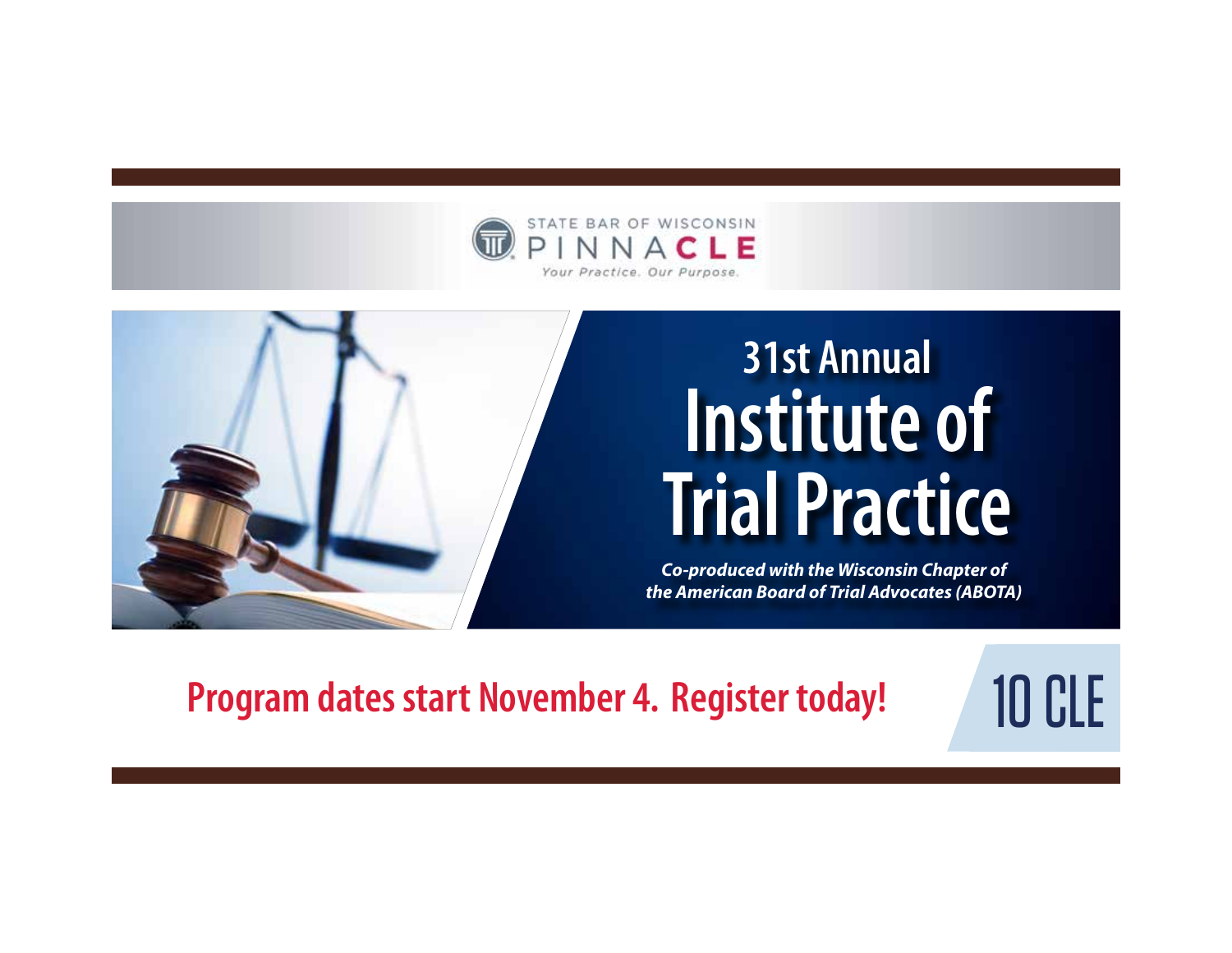## **31st Annual Institute of Trial Practice**

*Co-produced with the Wisconsin Chapter of the American Board of Trial Advocates (ABOTA)*

#### **A courtroom look at qualified immunity**

Get a front row seat as expert litigators argue a qualified immunity case before presiding judge Hon. Angela W. Sutkiewicz, Wisconsin ABOTA's 2020 Trial Judge of the Year.

#### **How you'll benefit:**

- Understand how to prosecute and defend a civil rights action involving law enforcement officers
- Know types of damages that can be pursued in a civil rights action
- Be prepared to direct and cross-examine medical experts and law enforcement officers
- Identify whether qualified immunity applies in circumstances similar to this case's facts

#### **Who should attend:**

- Civil & criminal litigators
- Personal injury litigators
- Tort lawyers
- Insurance law practitioners
- Government/municipal lawyers

#### **Register today!**

## **Faculty**

#### **Program Directors**

**Mark E. Larson** Gutglass Erickson Larson & Schneider, S.C., Milwaukee

**Steven L. Nelson** von Briesen & Roper, S.C, Milwaukee

#### **Moderator**

**Michael P. Crooks**  von Briesen & Roper, S.C, Madison

#### **Presiding Judge Hon. Angela W. Sutkiewicz** Sheboygan County Circuit Court Sheboygan

#### **Panelists**

**Patrick O. Dunphy** Cannon & Dunphy, S.C., Milwaukee

**Paul R. Erickson** Gutglass Erickson Larson & Schneider, S.C., Milwaukee

**Christopher P. Riordan** von Briesen & Roper, S.C. Milwaukee

#### **William R. Wick** Nash Spindler Grimstad & McCracken LLP, Manitowoc

#### **For the Plaintiff**

**Shawn R. Crain** End, Hierseman & Crain LLC, Milwaukee

**Christine D. Esser** Habush Habush & Rottier, S.C., Sheboygan

**Michael R. Fox** Fox & Fox, S.C., Monona

**Kevin Lonergan** Herrling Clark Law Firm Ltd., Appleton

**Brian M. Maloney** Hanaway Ross, S.C., Green Bay

**Don C. Prachthauser** Murphy & Prachthauser, S.C., Milwaukee

**Mark L. Thomsen** Gingras, Thomsen & Wachs, Milwaukee

#### **For the Defense**

**Patrick W. Brennan** Crivello Carlson, S.C., Milwaukee

**Robert J. Lauer** Kasdorf, Lewis & Swietlik, S.C., Milwaukee

**Rick J. Mundt** Winner Law Firm LLC, Madison

**Jeffrey T. Nichols** Crivello Carlson, S.C., Milwaukee

**Barbara A. O'Brien** Borgelt, Powell, Peterson & Frauen, S.C., Milwaukee

**Amy F. Scholl** Coyne, Schultz, Becker & Bauer, S.C., Madison

#### **Jay R. Starrett**

Scopelitis, Garvin, Light, Hanson & Feary, P.C., Milwaukee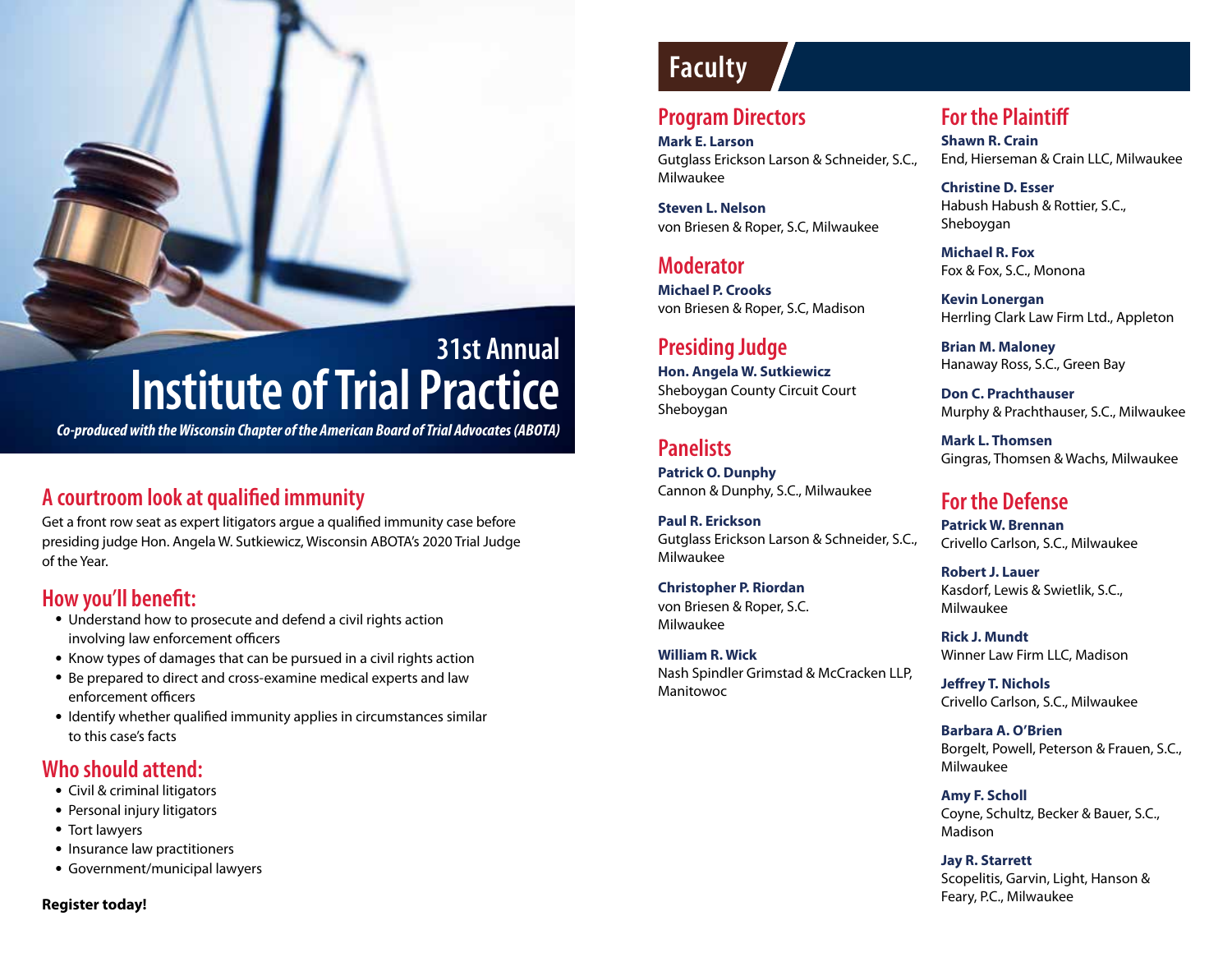## **Schedule**

- **8:00 am Introductory Remarks by President of ABOTA** *Steven T. Caya*
- **8:05 am Seat Jury/Remarks from Judge** *Hon. Angela W. Sutkiewicz*
- **8:10 am Opening Statements** *Plaintiff: Christine D. Esser Defense: Jay R. Starrett*
- **8:50 am Examination of Plaintiff** *Direct Exam: Shawn R. Crain Cross Exam: Amy F. Scholl*
- **9:40 am Panel Discussion**
- **9:55 am Break**
- **10:10 am Examination Plaintiff's Spouse**  *Direct Exam: Michael R. Fox Cross Exam: Barbara A. O'Brien*
- **10:40 am Examination Plaintiff's Expert Hand Surgeon** *Direct Exam: Brian M. Maloney Cross Exam: Rick J. Mundt*
- **11:20 am Adverse Examination of Defendant**  *Cross Exam: Mark L. Thomsen Direct Exam: Patrick W. Brennan*
- **11:45 pm Panel Discussion**
- **12:00 pm Lunch Break**
- **1:00 pm Examination of Defendant** *Direct Exam: Patrick W. Brennan Cross Exam: Mark L. Thomsen*
- **1:35 pm Examination of Defense Witness** *Direct Exam: Robert J. Lauer Cross Exam: Kevin Lonergan*
- **2:05 pm Examination of Defense Witness** *Direct Exam: Robert J. Lauer Cross Exam: Kevin Lonergan*
- **2:35 pm Panel Discussion**
- **2:50 pm Break**
- **3:05 pm Instruct Jury**

**3:20 pm Closing Arguments** *Plaintiff: Don C. Prachthauser Defense: Jeffrey T. Nichols* **4:10 pm Panel Discussion 4:25 pm Jury Deliberation 5:45 pm Verdict/Panel Discussion/Questions to Jury 6:00 pm Program Concludes**

*Following program start time, schedule will vary slightly from above listed times.*

## **Case Synopsis**

A city police officer allegedly used an affidavit containing false information to obtain a no-knock search warrant on a Manteco resident's (the Plaintiff's) home. Awakened by the unannounced forcible entry, the Plaintiff brandished a gun during execution of the search warrant and was subsequently shot multiple times by police officers.

The parties are disputing whether the police officer violated the Plaintiff's civil rights by knowingly and recklessly disregarding the truth in the affidavit used to obtain the search warrant and whether the Plaintiff's injuries were reasonable and foreseeable by the police officer at the time he made the false and misleading statements. The jury will be asked to determine liability.

### **Key Issues**

- Whether a police officer violated the Plaintiff's civil rights by knowingly and recklessly disregarding the truth in an affidavit used to obtain a search warrant
- Whether the Plaintiff's injuries were reasonable and foreseeable by the police officer at the time he made the false and misleading statements

## **Dates**

**Live Webcast** Thursday, November 4, 2021

#### **Webcast Replays**

Friday, November 12, 2021 Tuesday, November 16, 2021 Monday, November 22, 2021 Tuesday, November 30. 2021 Thursday, December 9, 2021 Tuesday, December 14, 2021 Saturday, December 18, 2021 Wednesday, December 22, 2021

Additional webcast replay dates are available for this program. Visit **wisbar.org/seminars** for more information and to register.

## **Credits**

This program will be submitted to the Wisconsin Board of Bar Examiners for **10 CLE credits**. It does not qualify for EPR credits.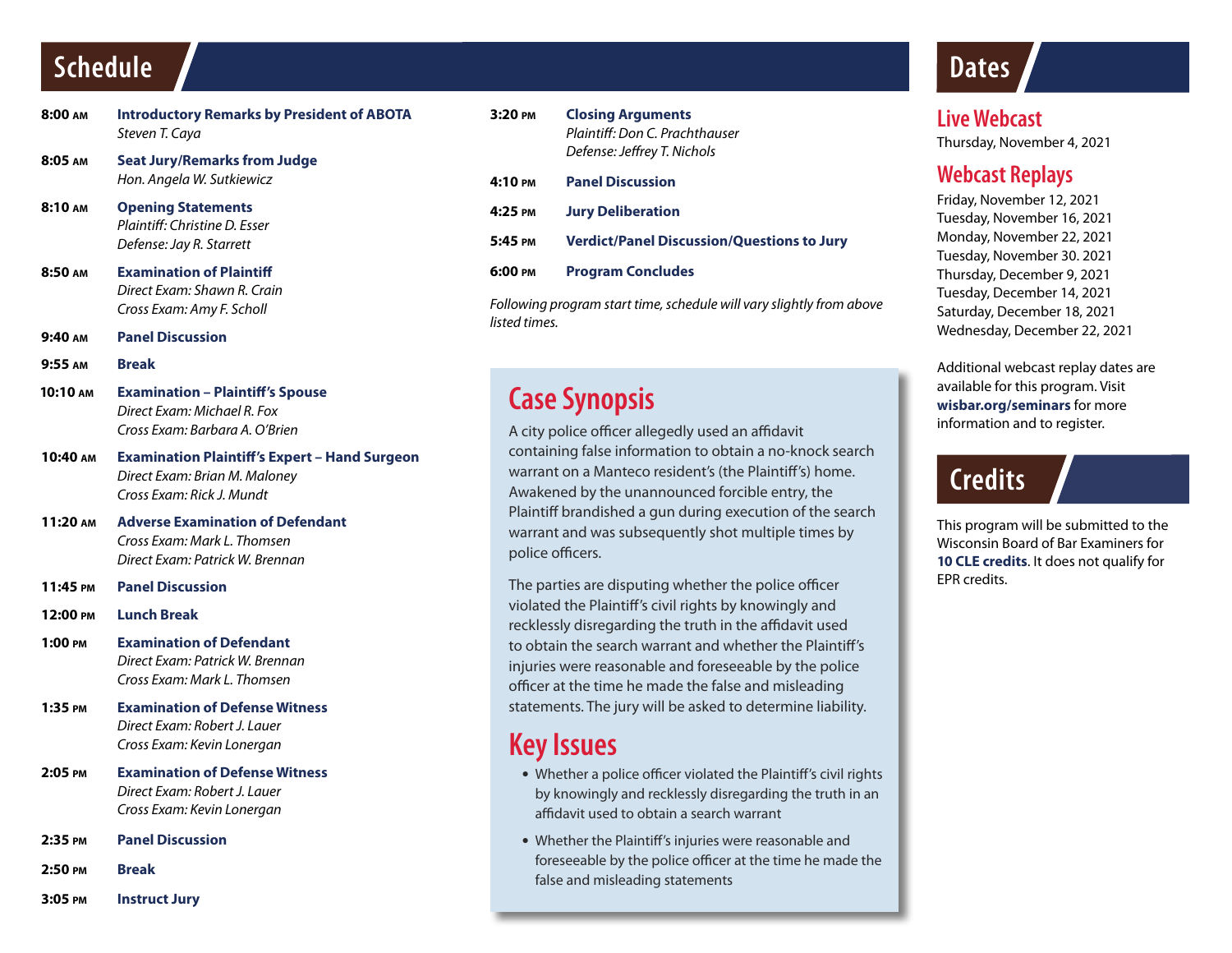### **About ABOTA**

The Wisconsin ABOTA Chapter is sanctioned by the American Board of Trial Advocates, and is committed to improving the quality of legal representation, promoting the art of advocacy, and efficiently administrating justice. To qualify as a member, attorneys must be nominated by another member,



achieve at least six years of active experience as a trial lawyer, and have tried at least 10 jury trials to conclusion over the course of their careers. **To learn more, contact Wisconsin Chapter President Steven T. Caya.** 

Volunteer members of the Wisconsin ABOTA Chapter present this seminar. Their commitment of time, talent, and energy in service to the Bar is deeply appreciated.

### **Current ABOTA Members**

Ross A. Anderson Bruce R. Bachhuber Emile H. Banks, Jr. – *Past President* Avram D. Berk Steven T. Botzau Christine Bremer Muggli Patrick W. Brennan Mark T. Budzinski R. George Burnett Janet E. Cain Donald H. Carlson Steven T. Caya – *President*  Kelly L. Centofanti Craig A. Christensen James R. Clark Gregory J. Cook Claude J. Covelli Shawn R. Crain Michael P. Crooks George W. Curtis, Jr. Merrick R. Domnitz Patrick O. Dunphy Gregory J. Egan Ann C. Emmerich J. Michael End Paul R. Erickson Christine D. Esser

Laurence J. Fehring Michael R. Fox Lori Gendelman Michael W. Gill Robert J. Gingras Steven B. Goff Robert L. Habush Peter J. Hickey Jerome A. Hierseman James R. Jansen Robert L. Jaskulski Michael L. Johnson Terry E. Johnson Kenan J. Kersten Mark E. Larson Robert J. Lauer Lynn R. Laufenberg Thadd J. Llaurado Kevin Lonergan Cynthia Mack Wayne L. Maffei Michael P. Malone Brian M. Maloney Kevin R. Martin Rick Mundt James T. Murray, Jr. James Naugler Steven L. Nelson

Jeffrey T. Nichols – *President Elect* Barbara A. O'Brien Jeffrey A. Pitman James A. Pitts Don C. Prachthauser Philip C. Reid Ward I. Richter Christopher P. Riordan Edward E. Robinson Daniel A. Rottier J. Drew Ryberg Steven V. Schlitz Amy F. Scholl Arthur P. Simpson Ardell W. Skow Brent Smith Jay Starrett Frederick J. Strampe W. Patrick Sullivan Michael I. Tarnoff Ralph J. Tease, Jr. Mark L. Thomsen W. Ted Tornehl Timothy S. Trecek Todd M. Weir William R. Wick – *Secretary*

#### *Book Sale!*

#### Wisconsin Trial Practice

**SAVE 20%** on *Wisconsin Trial Practice*.\* A must-have for Wisconsin litigation attorneys. Prepare for every stage of trial with step-by-step guidance on practices and procedures. **Plus, all seminar attendees receive a free two-week trial of the Books UnBound® version.**

Use **discount code CA3163** when you order online at wisbar.org/AK0090 or by calling (800) 728-7788.

**Print Book:** #AK0090; 782+pp.; 4th ed., 2019-20 **Member:** \$210 \$168 **| Nonmember:** \$263 \$210.40

**Books UnBound Subscription:** #AE0090\_SUB **Member:** \$189 \$151.20 **| Nonmember:** \$236.25 \$189

*\*Discount applies to both print and digital Books UnBound editions of this title and cannot be applied to previous purchases. Offer valid as long as CLE credit is available for this program. For Books UnBound users, discount may be applied to purchase of individual Books UnBound title only and may not be used on purchase of full library.*

#### *Additional Learning Opportunities*

#### Pretrial Techniques 2021

Be better prepared to file the motion that will best help your client. Witness relevant motions in action by seeing mock motions and rulings. Get a judge's opinion and insight. Hear experienced defense and plaintiff litigators explain their strategies. **4 CLE**

**Webcast Replays:** Oct. 8, 2021 | Oct. 14, 2021 | Oct. 20, 2021 | Oct. 23, 2021 | Oct. 26, 2021 Nov. 1, 2021 | Nov. 9, 2021 | Dec. 16, 2021 | Dec. 20, 2021| Dec. 29, 2021

#### Wisconsin Governmental Claims & Immunities Handbook

The *Handbook* is your guide to the world of governmental tort litigation. It includes chapters on all types of immunity, notice procedures, and the Federal Tort Claims Act.

**Print Book:** #AK0186; 204+ pp.; 4th ed.; 2020-21; **Member:** \$142 | **Nonmember:** \$179 **Books UnBound Subscription:** #AE0042\_SUB; **Member:** \$189 | **Nonmember:** \$236.25

### Civil Litigation Forms Library

Access 200+ forms with our easy-to-use online forms library. Each form is a high-quality template you can modify to fit your needs. All forms follow statutory specifications and ensure you include all required information.

**Online Subscription:** #FSFB3000; **Members only:** \$145/year (Discounts available on multi-user subscriptions.)